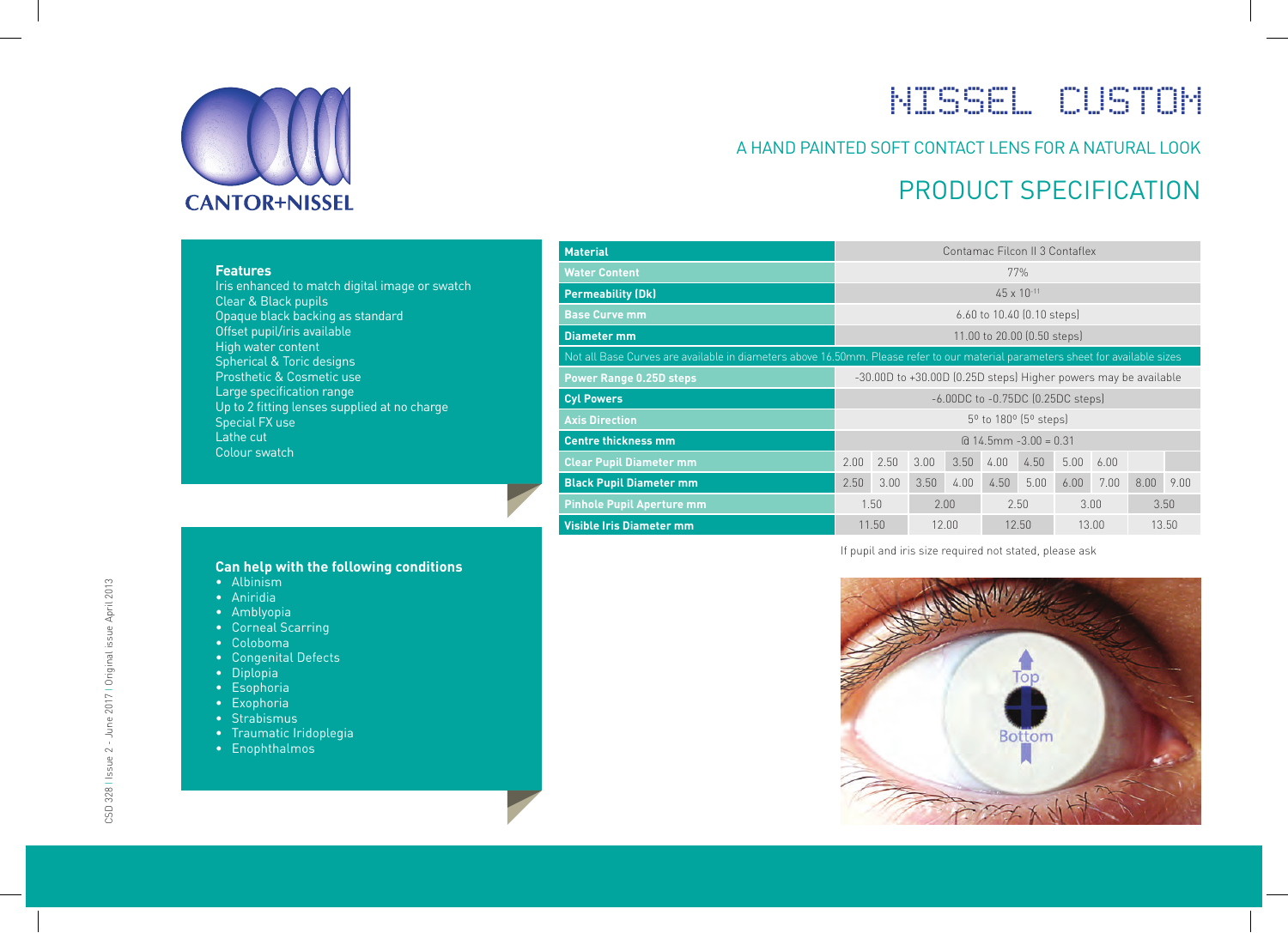### FITTING PROCEDURE

- Full refraction and eye examination
- Keratometry

There is no credit or exchange facility with these lenses so a trial lens should be ordered to assess fit and vision (if a sighted eye)

#### LENS SELECTION

- Select diameter 2-3mm larger than HVID
- Select base curve based on K readings

| <b>Lens Diameter (mm)</b> | Steep K's <7.70mm                                 | Average K's<br>$7.80$ mm – $8.35$ mm | Flat $K's > 8.35$ |  |  |  |
|---------------------------|---------------------------------------------------|--------------------------------------|-------------------|--|--|--|
|                           | Order base curve flatter than flattest K by (mm): |                                      |                   |  |  |  |
| 13.00 & 13.50             | 0.7                                               | 0.3                                  | 0.2               |  |  |  |
| 14.00 & 14.50             | 1.1                                               | 0.7                                  | 0.6               |  |  |  |
| 15.00 & 15.50             | 1.5                                               |                                      |                   |  |  |  |

• Order power calculated from spectacle Rx and adjusted for BVD. Please contact us if help is needed with conversions or with toric prescriptions.

#### TRIAL LENSES AVAILABLE

#### Standard spherical

- Clear pupil
- White opaque iris
- Blue handling tint

#### Diagnostic/Stabilised lens – for use when iris/pupil needs to be decentred

- Clear pupil
- White opaque Iris
- Blue handling tint
- Markings on lens to measure rotation

#### Prism ballast lens

- White opaque Iris
- Blue handling tint

#### LENS FIT

• Insert lens and allow to settle for 30 minutes.

| <b>Characteristic</b> | <b>Good Fit</b>                                   | <b>Steep Fit</b>                            | <b>Flat Fit</b>                   |
|-----------------------|---------------------------------------------------|---------------------------------------------|-----------------------------------|
| Comfort               | Good                                              | Good initially                              | Poor                              |
| Centration            | Good                                              | Often good                                  | Often poor                        |
| Coverage              | Full limbal coverage in<br>all directions of gaze | Often good                                  | Poor                              |
| Edge                  | Good                                              | May cause conjunctival<br>indentation       | Edge stand-off/fluting            |
| Movement with blink   | Good                                              | Inadequate-None                             | Excessive                         |
| Push up test          | Easily moved/<br>recentres                        | Difficult to displace/<br>slow recentration | Easily moved/poor<br>recentration |

- If the base curve or diameter needs to be adjusted then we would suggest ordering another fitting lens with the adjusted parameters. Up to two fitting lenses will be supplied at no charge.
- Over refract
- Measure any rotation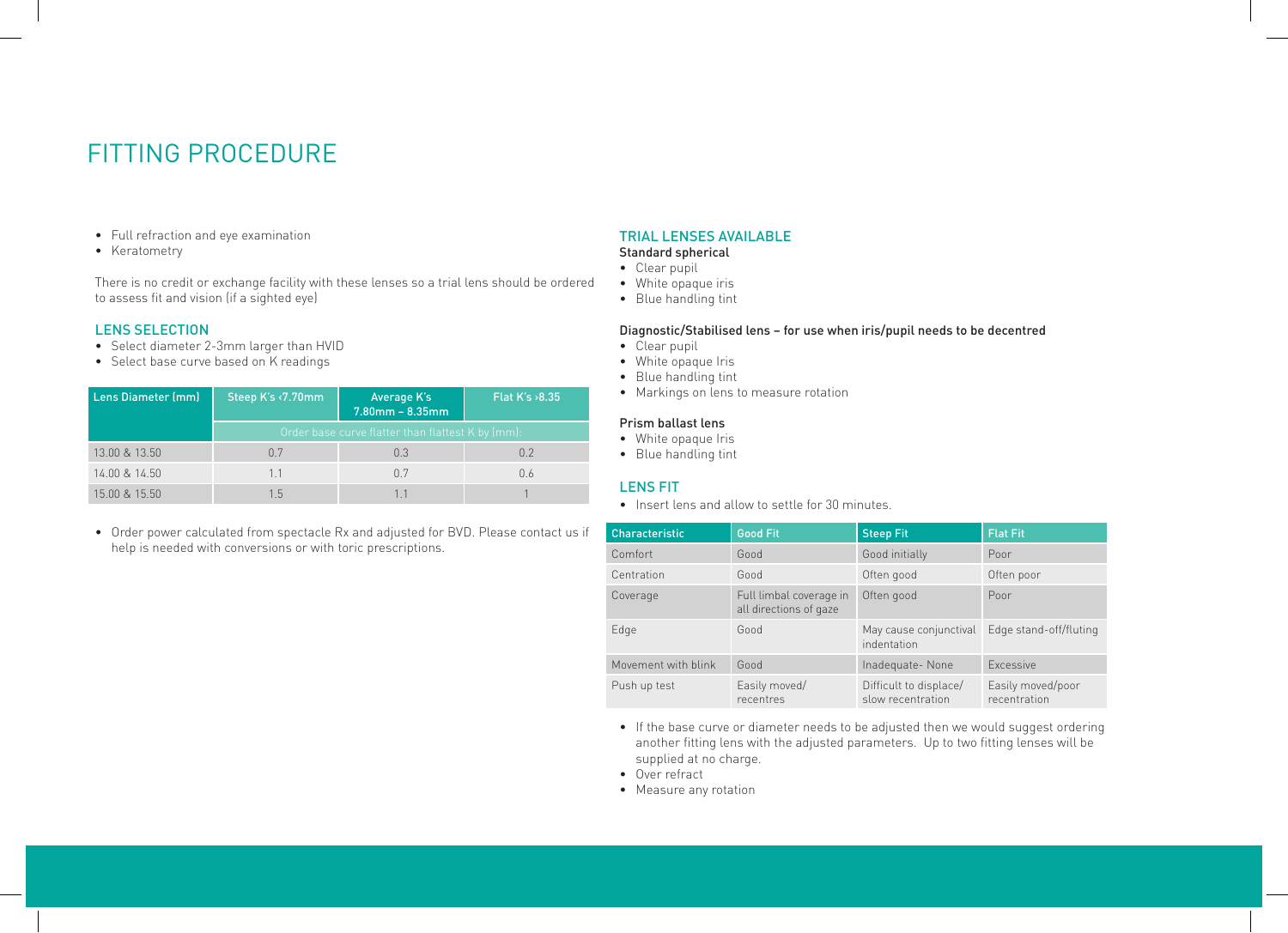• If the fit is not acceptable then order another trial lens making the necessary adjustments.

#### Once happy with the fit proceed with the following;

- Measure pupil diameter in average illumination.
- Measure iris diameter.
- Take photographs of the good eye (to be used for a colour match), the eye requiring the lens (it is important that our artists know what they are covering) and both eyes together with a piece of white paper,or swatch, resting on the forehead. See notes below on how to take the image.
- The photograph should be emailed to us in JPEG format rather than printed and sent by post.
- The Nissel Custom swatches can also be used to advise us of the condition of the eye to be covered and also of the closest colour match required for the lens.
- Alternatively if a patient has a working lens that they are happy with, this can be sent to us for matching.

#### IMAGE GUIDELINES

- Specialist photographic equipment is not necessary, smart phones/tablets can be used to take the image.
- The image should be taken between 6 & 12 inches away. A close image is not always the best.
- The picture is best taken with as much natural light as possible making sure NOT to have the light source behind the subject.
- The image must be in focus, we are not able to accept distorted images.
- The white paper, or swatch, held on the forehead enables our artists to adjust the image on their computer screens to get a better colour match.
- We only require a photograph of the eyes. This is reassuring for some sensitive patients and for patient confidentiality/data protection reasons.

#### ASSESSING THE FINISHED LENS

The finished lens will fit the same as the trial lens/es that were supplied. The colour of the lens should be assessed in natural light, preferably in the same place that the initial photographs were taken in. If for any reason you are unhappy with the colour of the lens, a photograph of the lens on eye should be taken with the good eye in the same image. We can then make any adjustments to correct the colour.









#### CARE GUIDELINES

The recommended care system is Oté Twins Active which is a multipurpose solution. Hydrogen Peroxide systems may be used. Other multipurpose systems may cause the colour to fade and void warranty.

#### LENS MODALITY

This is a lathe cut daily wear lens which is designed to last up to 12 months. Some patients will find that the lens needs to be replaced more frequently. This will depend on the wear and care and will be determined by the practitioner. Some patients will find that due to the composition of their tears the opaque in the lens can fade, for these patients it can be helpful for them to have two working lenses so that one can be returned to us for re-opaquing whilst one is being worn.